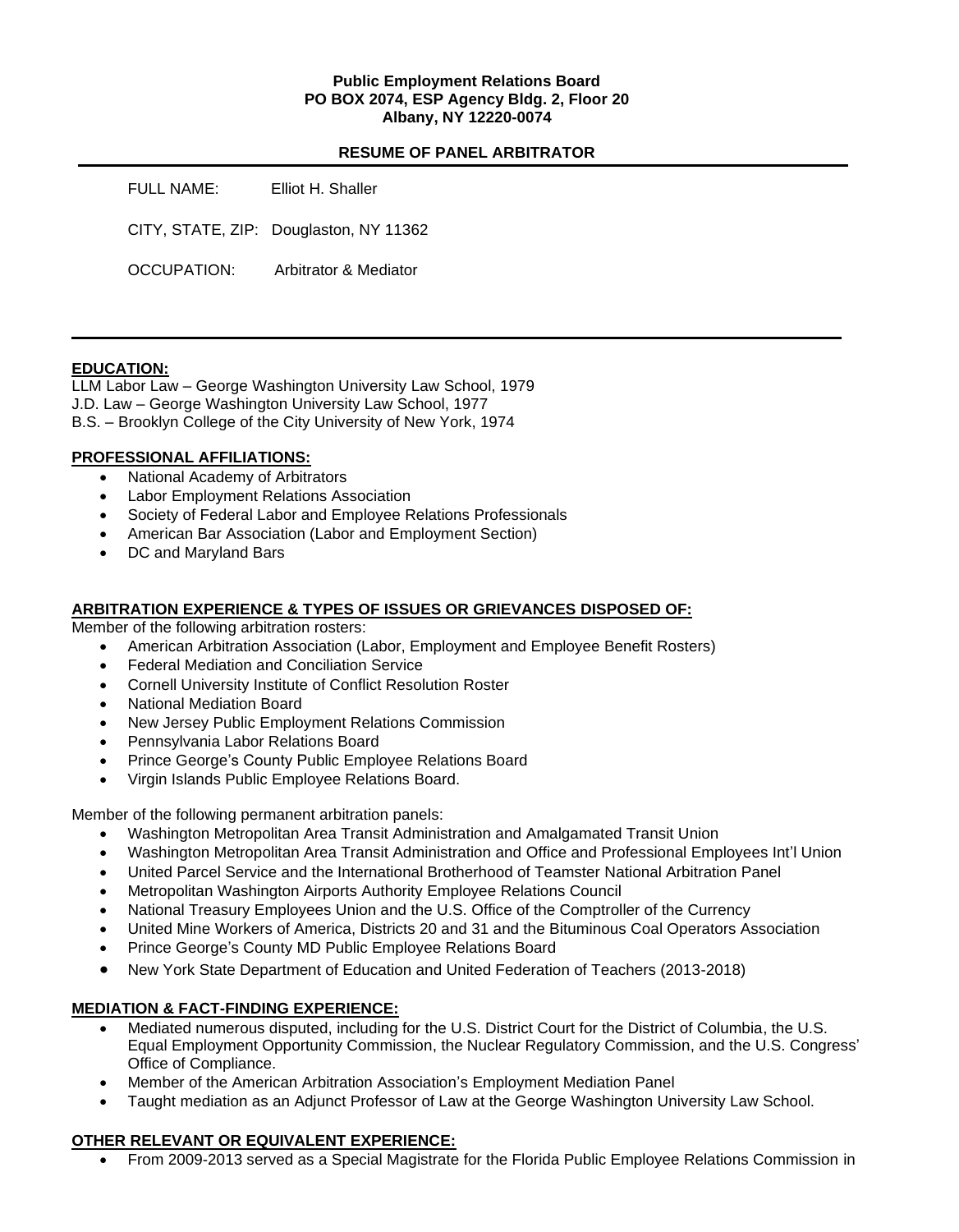which capacity he resolved impasses in labor negotiations.

- From 2009-2019 served as Deputy Chairman and Member of the Foreign Service Grievance Board, a grievance appeals body that adjudicates grievances filed by Foreign Service Officers, or their exclusive bargaining agent, against the State Department or other foreign affairs agency.
- Prior to becoming a labor arbitrator in 2005, Mr. Shaller worked for 25 years as a labor and employment attorney for three law firms

**PER DIEM FEE:** \$ 2,200 **ADJOURNMENT FEE:** \$ 2,200

**SUBMITTED BY ARBITRATOR Elliot H. Shaller ON 4-30-20**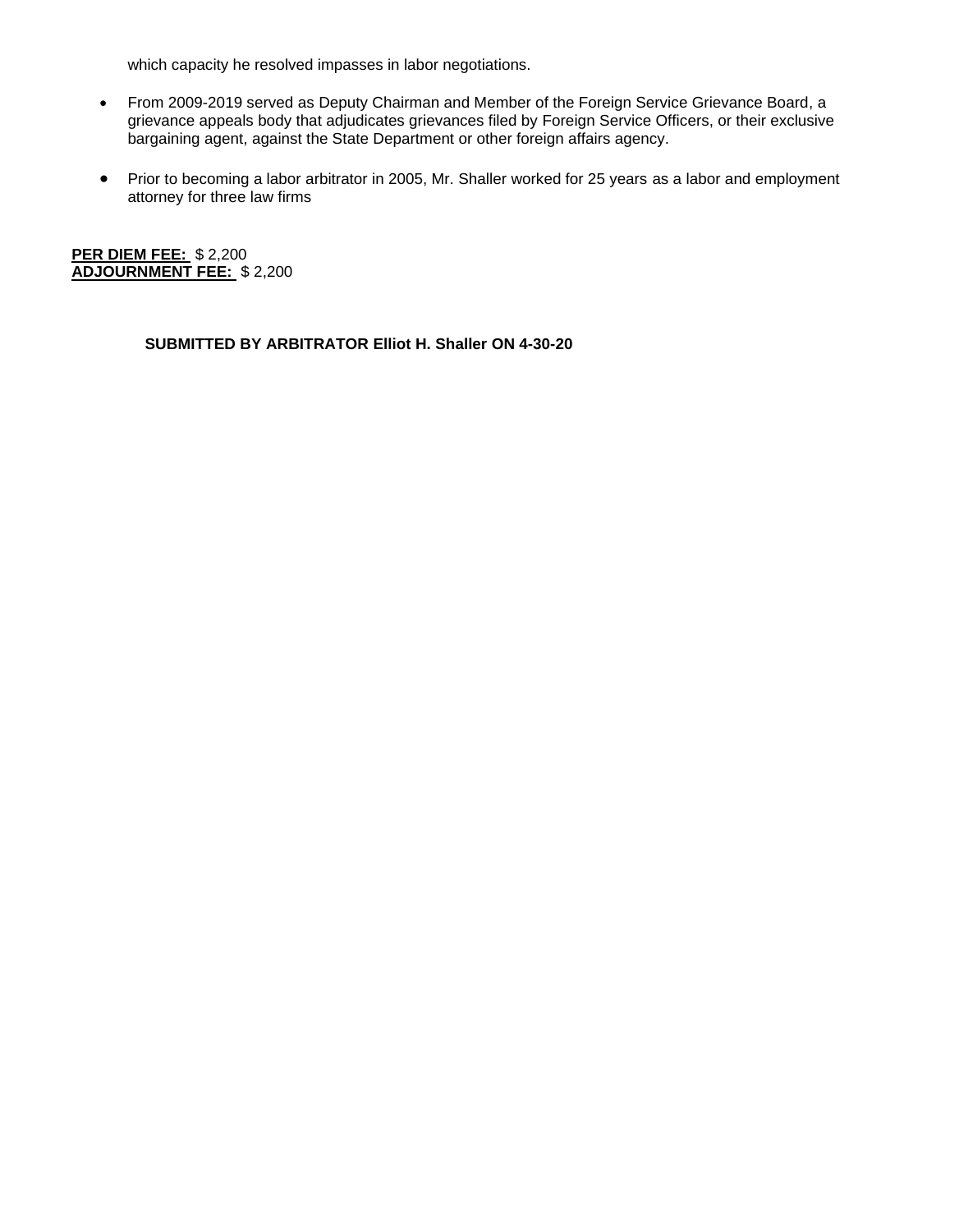#### **Public Employment Relations Board PO BOX 2074, ESP Agency Bldg. 2, Floor 20 Albany, NY 12220-0074**

# **BILLING DISCLOSURE STATEMENT**

## ARBITRATOR'S NAME: **Elliot H. Shaller**

The following is a description of my fees and expenses:

## A) HEARING TIME.

- (1) My per diem is \$2,200 for each day or any part thereof spent hearing a case.
- (2) If a hearing day exceeds 8 hours, I charge:

 $\Box$ a second full per diem  $\Box$  x a prorated per diem

 $\Box$ no additional charge  $\Box$ other (describe) :

(3) Additional comments:

B) STUDY TIME.

- (1) I charge \$ 2200 for each day spent in preparation of the opinion and award.
- (2) This charge  $x$  will  $\Box$  will not be prorated for partial days devoted to such preparation.
- (3) Additional comments:

#### C) TRAVEL TIME AND EXPENSES.

(1) When travel time plus hearing time exceeds 8 hours in a calendar day:

 $\Box$  Not applicable (no additional charge)

 $x \mid 1$  charge as follows (describe): I charge as follows (describe): Per diem charges may be made on a pro rata basis for time spent traveling to and from the hearing from my business address. Charges are also made for actual and necessary expenses of travel, lodging, meals, and incidentals that may relate to the hearing.

(2) I charge for actual, travel-related expenses incurred in connection with the case  $x \rightarrow YES \Box NO$ .

Where appropriate, a mileage charge for auto travel will be billed at:

 $x \cap$  Prevailing IRS rate  $\Box$  Other (describe):

(3) When the scheduled hearing day(s) requires an overnight stay:

 $x$ There is no charge, other than for lodging and subsistence.

 $\Box$ I charge as follows (describe):